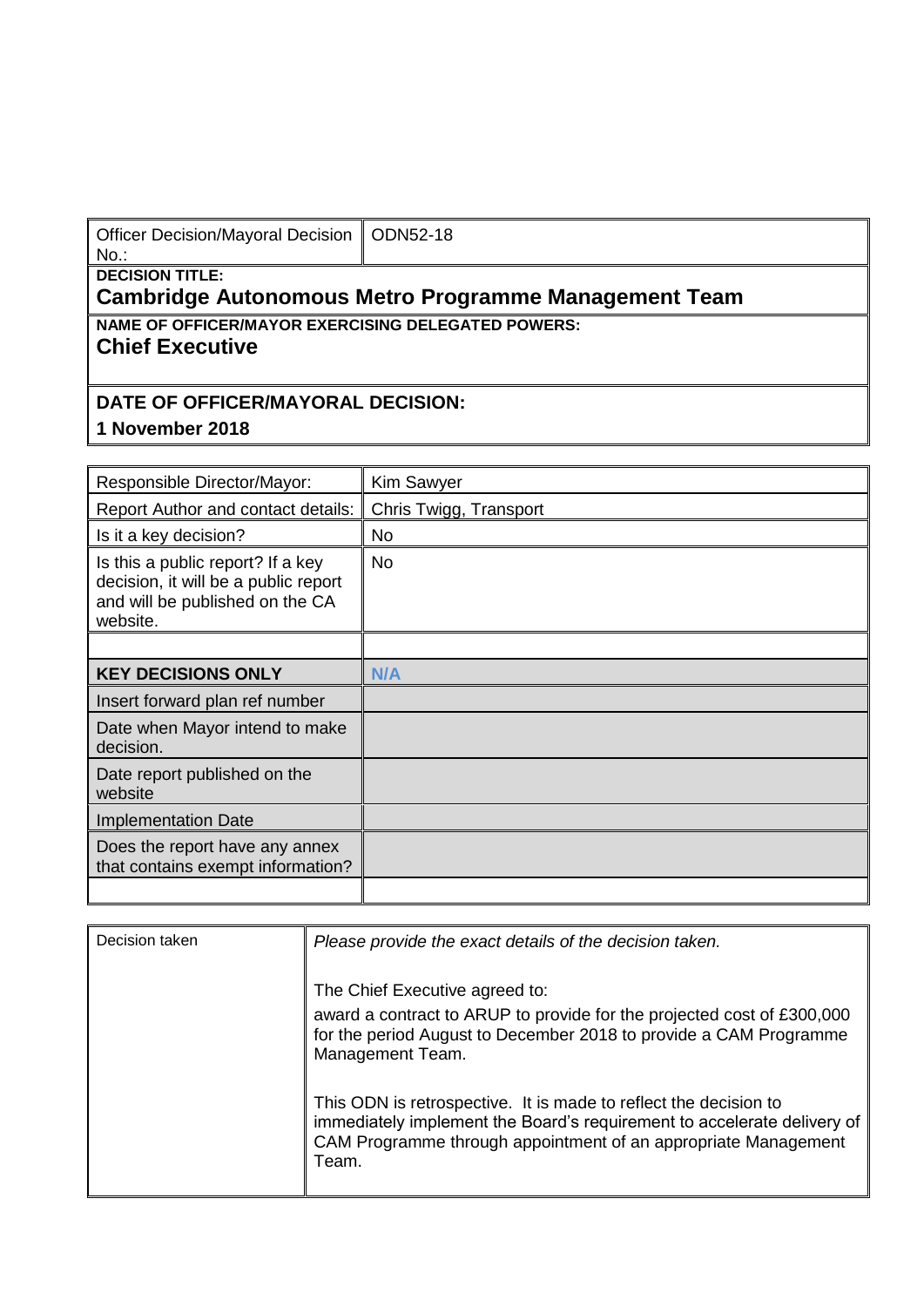|                                          | The current CEO is signing the same for and on behalf of the CEO who<br>made the decision                                                                                                                                                                                                                                                                                                                                                                                                                                                                                                                                                                                                                                                                                                                                                                                                                                                                                                                                                                                                                                                                                                                                                                                                                                                                                                                                                                                                                                                                                                                                                                                                                                                                                                                |
|------------------------------------------|----------------------------------------------------------------------------------------------------------------------------------------------------------------------------------------------------------------------------------------------------------------------------------------------------------------------------------------------------------------------------------------------------------------------------------------------------------------------------------------------------------------------------------------------------------------------------------------------------------------------------------------------------------------------------------------------------------------------------------------------------------------------------------------------------------------------------------------------------------------------------------------------------------------------------------------------------------------------------------------------------------------------------------------------------------------------------------------------------------------------------------------------------------------------------------------------------------------------------------------------------------------------------------------------------------------------------------------------------------------------------------------------------------------------------------------------------------------------------------------------------------------------------------------------------------------------------------------------------------------------------------------------------------------------------------------------------------------------------------------------------------------------------------------------------------|
| Authorisation (delete as<br>appropriate) | This decision has been taken under:<br>General authorisation (those decisions delegated to officers as per the<br>Constitution):<br>1. Chief Executive                                                                                                                                                                                                                                                                                                                                                                                                                                                                                                                                                                                                                                                                                                                                                                                                                                                                                                                                                                                                                                                                                                                                                                                                                                                                                                                                                                                                                                                                                                                                                                                                                                                   |
| Background Information                   | Give details of background information Give more information about the<br>proposed decision<br>At the July meeting of the Cambridgeshire and Peterborough<br>Combined Authority Board it approved the following measures and<br>protocols to ensure all CAM projects are integrated and coordinated:<br>Establishment of an officer programme board of all partners<br>İ.<br>to ensure programme milestones are integrated and<br>coordinated with the overarching CAM project, that meets at<br>least monthly and is chaired by the Combined Authority'<br>That the programme board will review and endorse any key<br>ii.<br>documentation prior to release and/or consideration by either<br>the GCP Board or Combined Authority Board to ensure<br>alignment and coordination across all parts of the CAM<br>project.<br>iii.<br>A Memorandum of Understanding is established between the<br>Combined Authority and Greater Cambridge Partnership to<br>create a simple and flexible framework to enable accelerated<br>delivery of existing and future CA and GCP schemes<br>The implementation of these measures and protocols requires a<br>dedicated CPCA CAM Programme team.<br>It is important that the team is mobilised quickly for the following<br>reasons:<br>to ensure that the Strategic Outline Business Case currently<br>being produced by consultant Steers is coordinated and<br>integrated with the wider CPCA ambitions and functions<br>to ensure that the GCP CAM schemes for the A428 Cambridge<br>to Cambourne and A1307, due to begin the next stage of<br>technical work in October, are aligned with the overarching<br>CAM approached<br>to establish and service the CAM officer programme board<br>This time imperative has led to the CPCA taking immediate action to |
|                                          | identify and appoint the most skilled and capable team it can find to<br>begin immediately.<br>The CPCA approached two organisations with extensive experience                                                                                                                                                                                                                                                                                                                                                                                                                                                                                                                                                                                                                                                                                                                                                                                                                                                                                                                                                                                                                                                                                                                                                                                                                                                                                                                                                                                                                                                                                                                                                                                                                                           |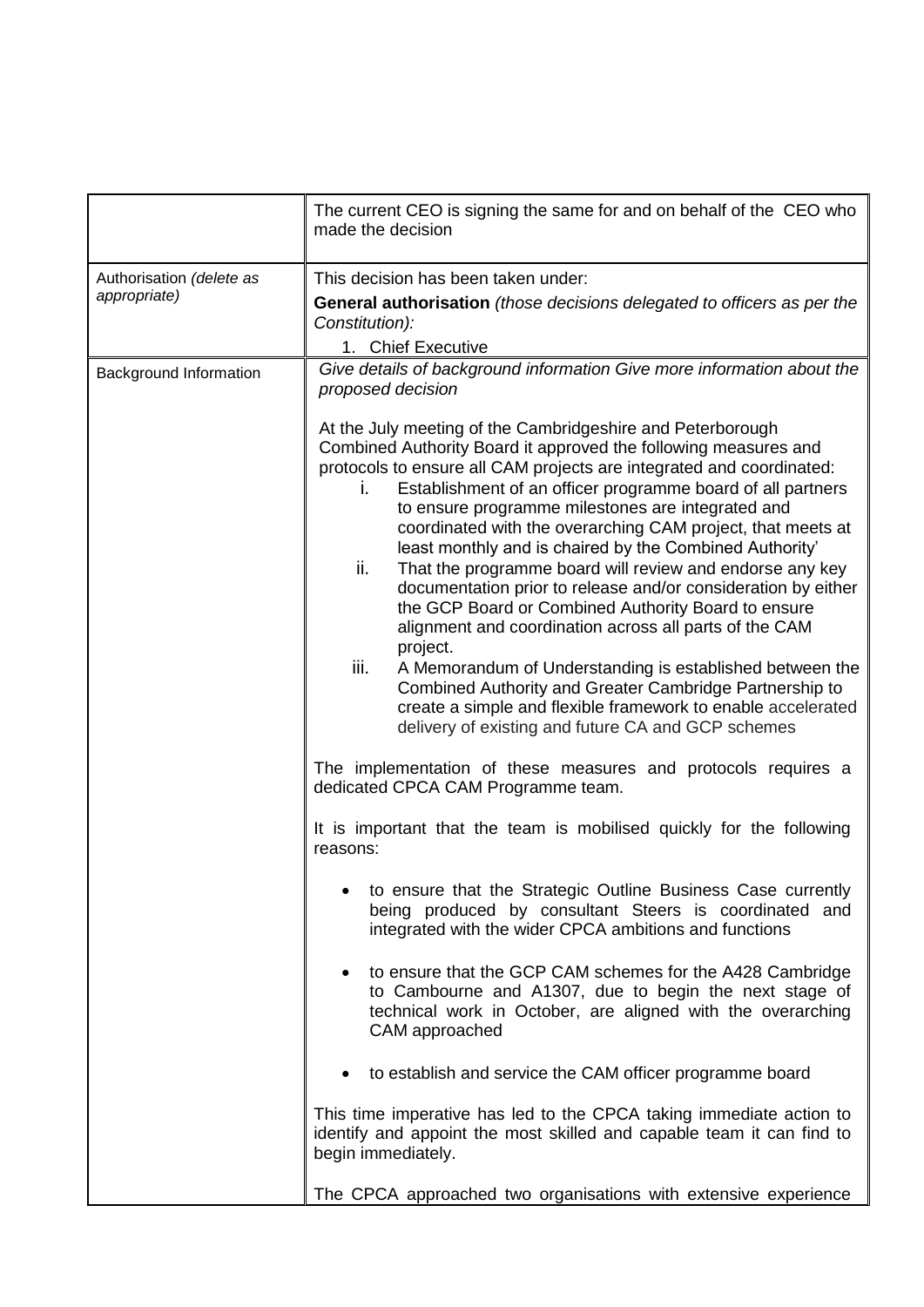|                                    | and expertise in the delivery of large scale and complex infrastructure<br>projects; Arup and The Nichols Group.                                                                                                                                                           |
|------------------------------------|----------------------------------------------------------------------------------------------------------------------------------------------------------------------------------------------------------------------------------------------------------------------------|
|                                    | Both organisations received the same brief and were asked to submit a<br>proposal to provide a team of sufficient capability and capacity to begin<br>immediately.<br>The selection of ARUP                                                                                |
|                                    | Arup were selected because of their ability to immediately deploy a<br>multi-disciplinary team of senior and experienced individuals to lead the<br>CAM Programme.                                                                                                         |
|                                    | The Nichols Group were only able to provide a smaller team for a<br>shorter period of time.<br>The fees proposed for Arup and the Nicholls Group were comparable.                                                                                                          |
|                                    | <b>Value for Money Test</b>                                                                                                                                                                                                                                                |
|                                    | Arup are being procured through the Crown Commercial Services<br>Consultancy One Framework that has been market tested against<br>competitors of the same skills and capability.                                                                                           |
| Alternative options<br>considered. | List alternative options considered and rejected and the reasons for rejection.<br>Do not leave this section blank or put 'None'. There is always an alternative<br>even if it is to do nothing.                                                                           |
|                                    | Do nothing. This was rejected as it would directly affect the<br>Combined Authority's ability to deliver its transport aspirations.                                                                                                                                        |
|                                    | Seek quotations. Quotations were sought - see section above.                                                                                                                                                                                                               |
|                                    | Use alternative organisations. Alternative organisations were<br>approached; this was limited due to the timescales available to make<br>the appointment.                                                                                                                  |
|                                    | recruitment agencies. Secondments from established<br><b>Use</b><br>engineering/programme management consultancies offered greater<br>flexibility and agreements can be extended to ad-hoc support. This<br>provides the Combined Authority with much greater flexibility. |
| <b>Financial Implications</b>      | Please include the total costs and how the project will be funded. Please<br>include budget codes for your directorate                                                                                                                                                     |
|                                    | The total cost of the CAM Programme team to end December<br>2018 will be £300,000                                                                                                                                                                                          |
|                                    | This cost will be a revenue cost at this stage. A new budget<br>needs to be identified for this work and the Decision in this ODN<br>is to allocate £300,000 for this in 2018/19 budget.                                                                                   |